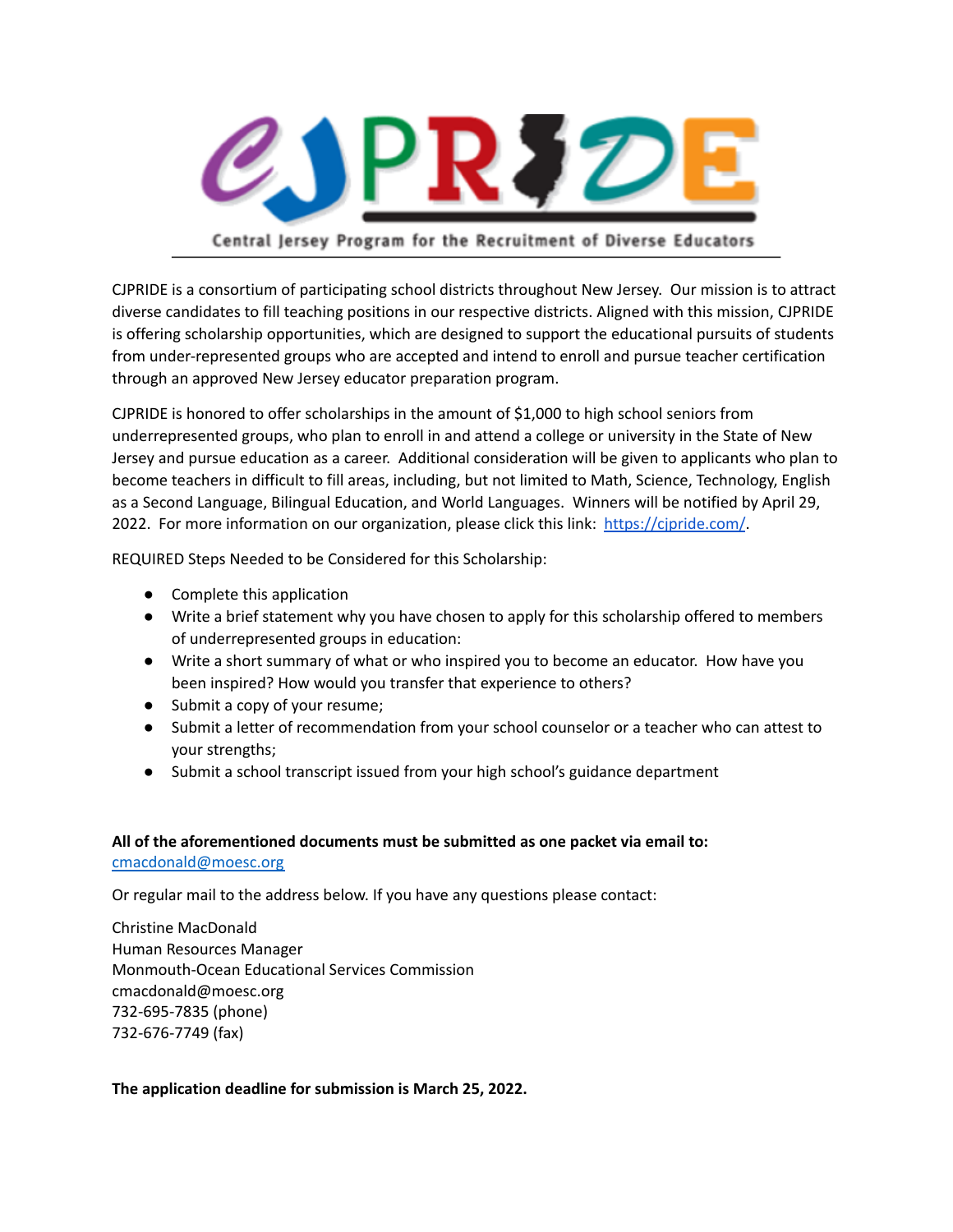# Student Information:

| <b>Counselor Email Address</b> |  |
|--------------------------------|--|